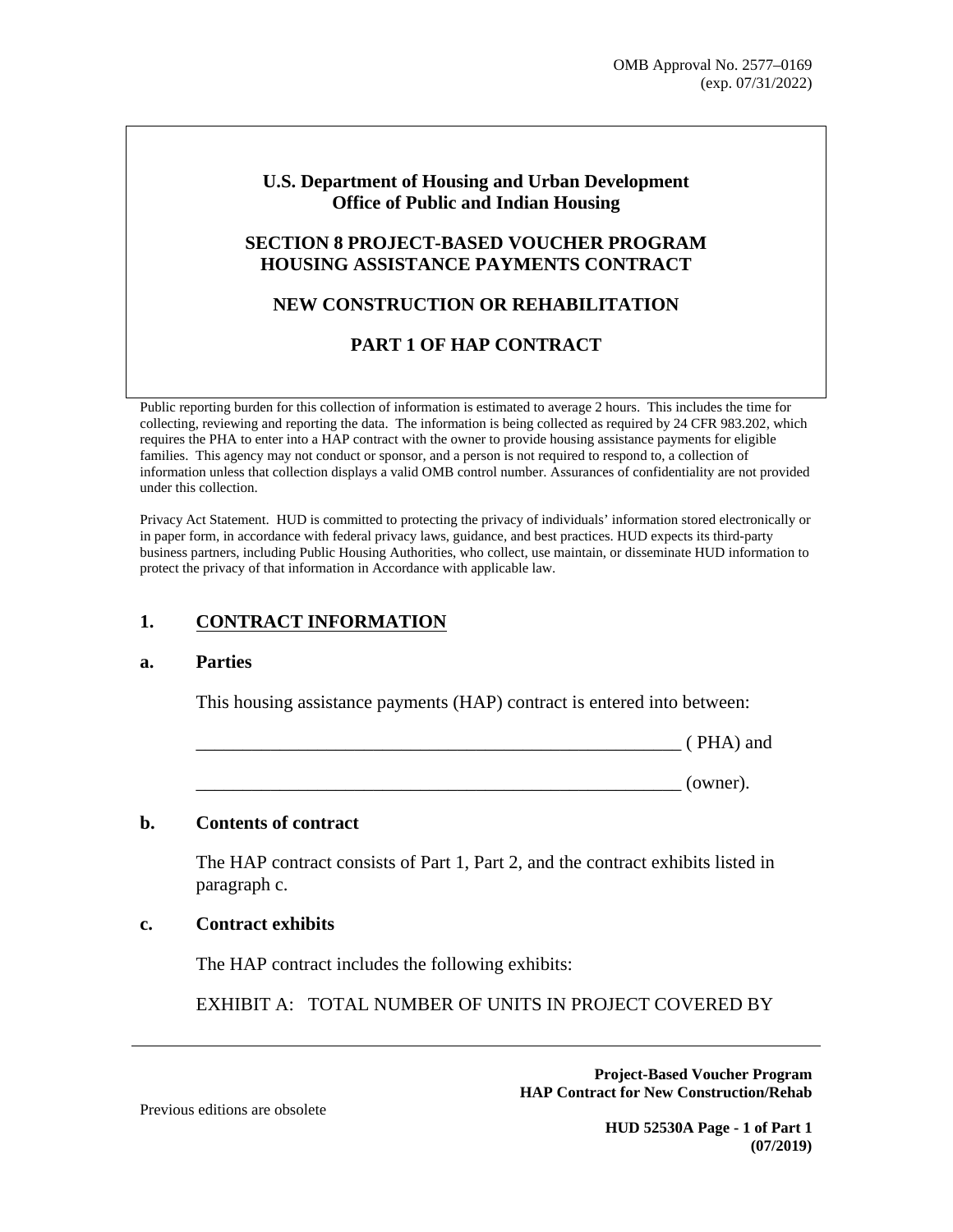THIS HAP CONTRACT: INITIAL RENT TO OWNER: AND DESCRIPTION OF THE CONTRACT UNITS. (See 24 CFR 983.203 for required items.) If this is a multi-stage project, this exhibit must include a description of the units in each completed phase.

- EXHIBIT B: SERVICES, MAINTENANCE AND EQUIPMENT TO BE PROVIDED BY THE OWNER WITHOUT CHARGES IN ADDITION TO RENT TO OWNER
- EXHIBIT C: UTILITIES AVAILABLE IN THE CONTRACT UNITS, INCLUDING A LISTING OF UTILITIY SERVICES TO BE PAID BY THE OWNER (WITHOUT CHARGES IN ADDITION TO RENT TO OWNER) AND UTILITIES TO BE PAID BY THE **TENANTS**
- EXHIBIT D: FEATURES PROVIDED TO COMPLY WITH PROGRAM ACCESSIBILITY FEATURES OF SECTION 504 OF THE REHABILITATION ACT OF 1973

### **ADDITIONAL EXHIBITS**

d. Single-Stage and Multi-Stage Contracts (place a check mark in front of the applicable project description).

### **Single-Stage Project**

This is a single-stage project. For all contract units, the effective date of the HAP contract is:

### **Multi-Stage Project**

This is a multi-stage project. The units in each completed stage are designated in Exhibit A.

The PHA enters the effective date for each stage after completion and PHA acceptance of all units in that stage. The PHA enters the effective date for each stage in the "Execution of HAP contract for contract units" completed and accepted in stages" (starting on page 10).

The annual anniversary date of the HAP contract for all contract units in this multi-stage project is the anniversary of the effective date of the HAP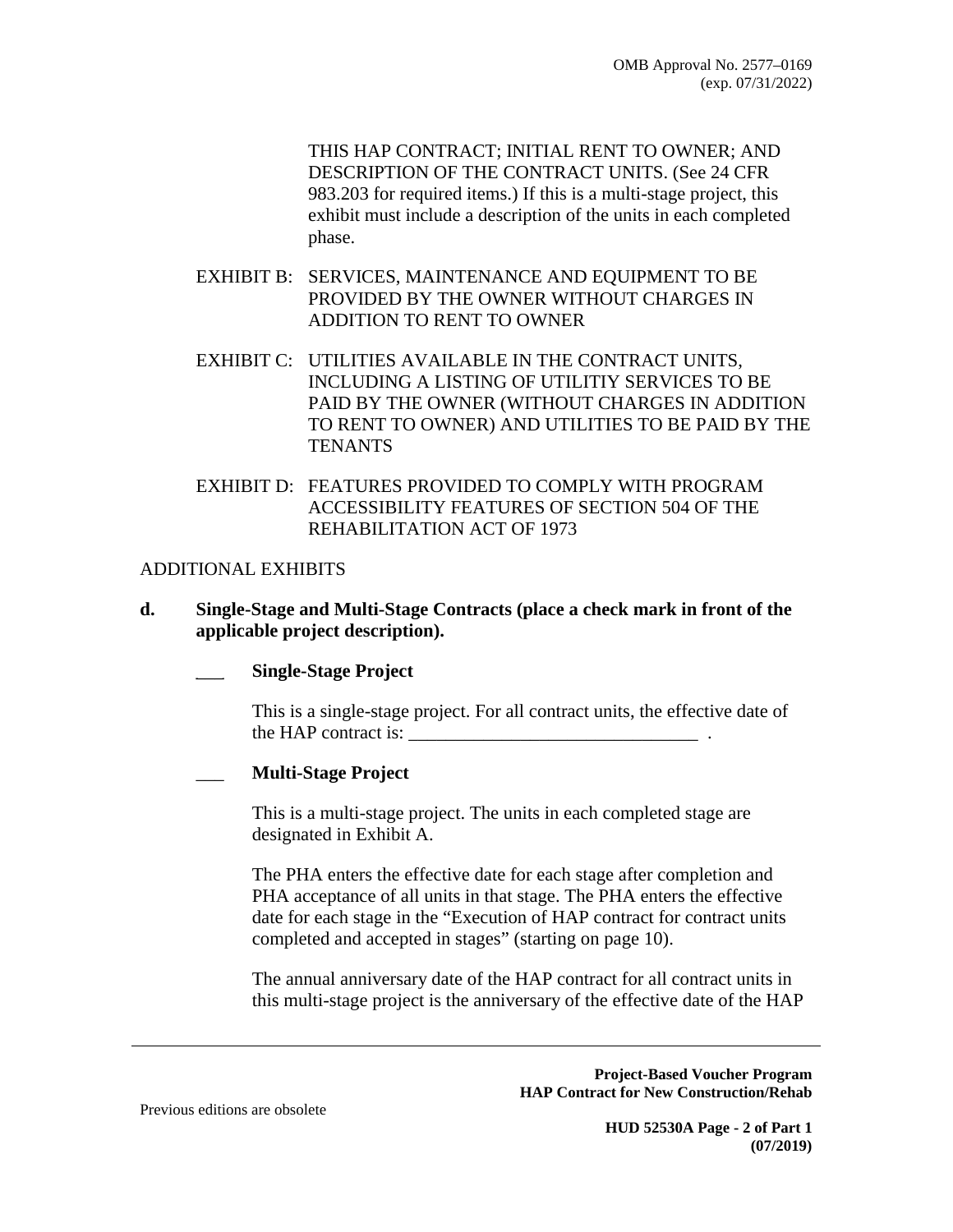contract for the contract units included in the first stage. The expiration date of the HAP contract for all of the contract units completed in stages must be concurrent with the end of the HAP contract term for the units included in the first stage (see 24 CFR  $983.206(c)$ ).

#### **Term of the HAP contract** e.

#### 1. **Beginning of term**

The PHA may not enter into a HAP contract for any contract unit until the PHA (or an independent entity, as applicable) has determined that the unit meets PBV inspection requirements. The term of the HAP contract for any unit begins on the effective date of the HAP contract.

#### $2.$ Length of initial term

- Subject to paragraph 2.b, the initial term of the HAP contract for  $\mathbf{a}$ . any contract units is:
- $h_{-}$ The initial term of the HAP contract for any unit may not be less than one year, nor more than twenty years.

#### $3<sub>1</sub>$ **Extension of term**

The PHA and owner may agree to enter into an extension of the HAP contract at the time of initial HAP contract execution, or any time prior to expiration of the contract. Any extension, including the term of such extension, must be in accordance with HUD requirements. A PHA must determine that any extension is appropriate to achieve long-term affordability of the housing or expand housing opportunities.

#### 4. **Requirement for sufficient appropriated funding**

The length of the initial term and any extension term shall be a. subject to availability, as determined by HUD, or by the PHA in accordance with HUD requirements, of sufficient appropriated funding (budget authority), as provided in appropriations acts and in the PHA's annual contributions contract (ACC) with HUD, to make full payment of housing assistance payments due to the owner for any contract year in accordance with the HAP contract.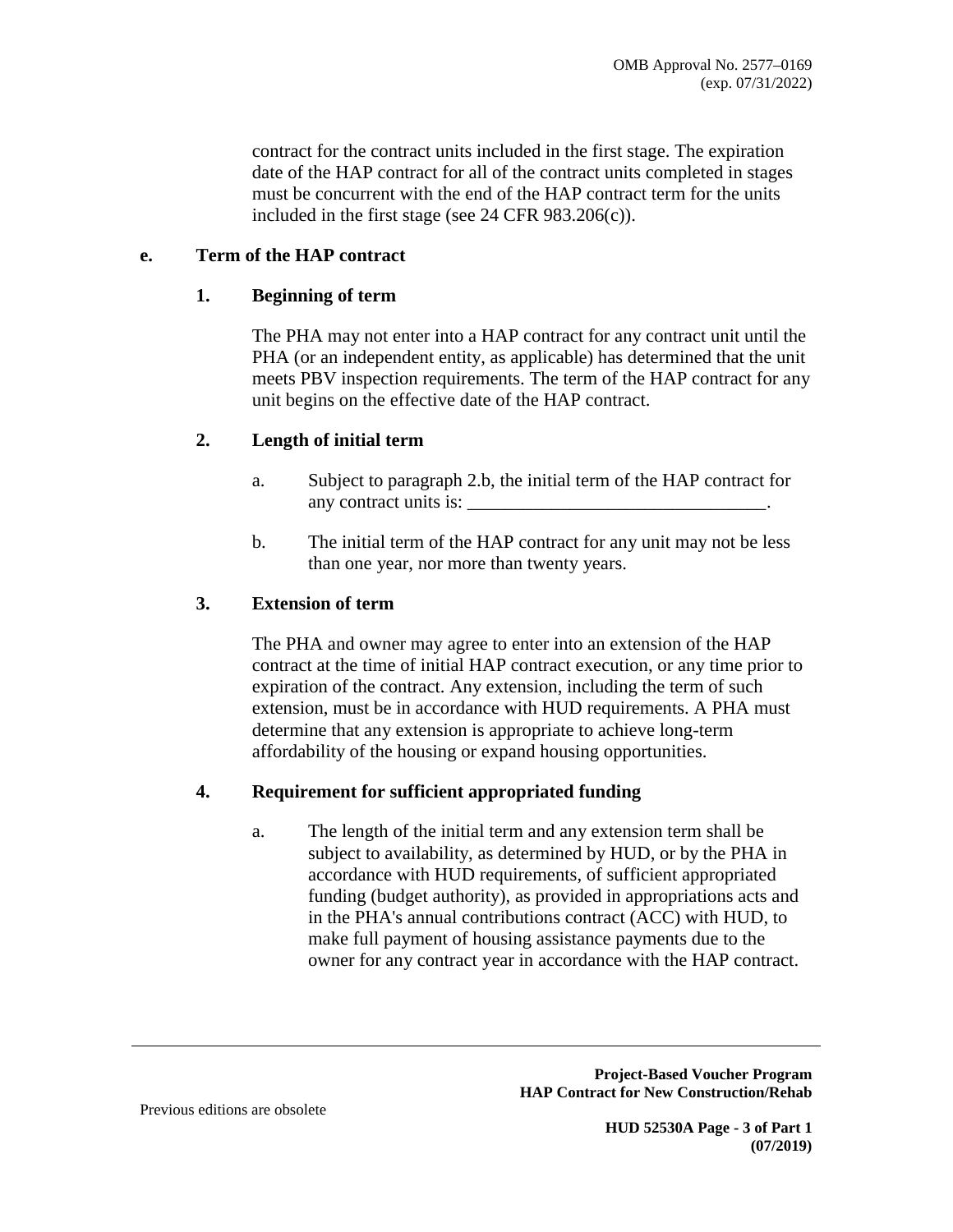$\mathbf{b}$ . The availability of sufficient funding must be determined by HUD or by the PHA in accordance with HUD requirements. If it is determined that there may not be sufficient funding to continue housing assistance payments for all contract units and for the full term of the HAP contract, the PHA has the right to terminate the HAP contract by notice to the owner for all or any of the contract units. Such action by the PHA shall be implemented in accordance with HUD requirements.

#### f. **Occupancy and payment**

#### $1<sub>1</sub>$ **Payment for occupied unit**

During the term of the HAP contract, the PHA shall make housing assistance payments to the owner for the months during which a contract unit is leased to and occupied by an eligible family. If an assisted family moves out of a contract unit, the owner may keep the housing assistance payment for the calendar month when the family moves out ("move-out" month"). However, the owner may not keep the payment if the PHA determines that the vacancy is the owner's fault.

#### $2.$ **Vacancy payment**

THE PHA HAS DISCRETION WHETHER TO INCLUDE THE VACANCY PAYMENT PROVISION (PARAGRAPH e.2), OR TO STRIKE THIS PROVISION FROM THE HAP CONTRACT FORM.

- If an assisted family moves out of a contract unit, the PHA may  $a<sub>z</sub>$ provide vacancy payments to the owner for a PHA-determined vacancy period extending from the beginning of the first calendar month after the move-out month for a period not exceeding two full months following the move-out month.
- $\mathbf{b}$ . The vacancy payment to the owner for each month of the maximum two-month period will be determined by the PHA, and cannot exceed the monthly rent to owner under the assisted lease, minus any portion of the rental payment received by the owner (including amounts available from the tenant's security deposit). Any vacancy payment may cover only the period the unit remains vacant.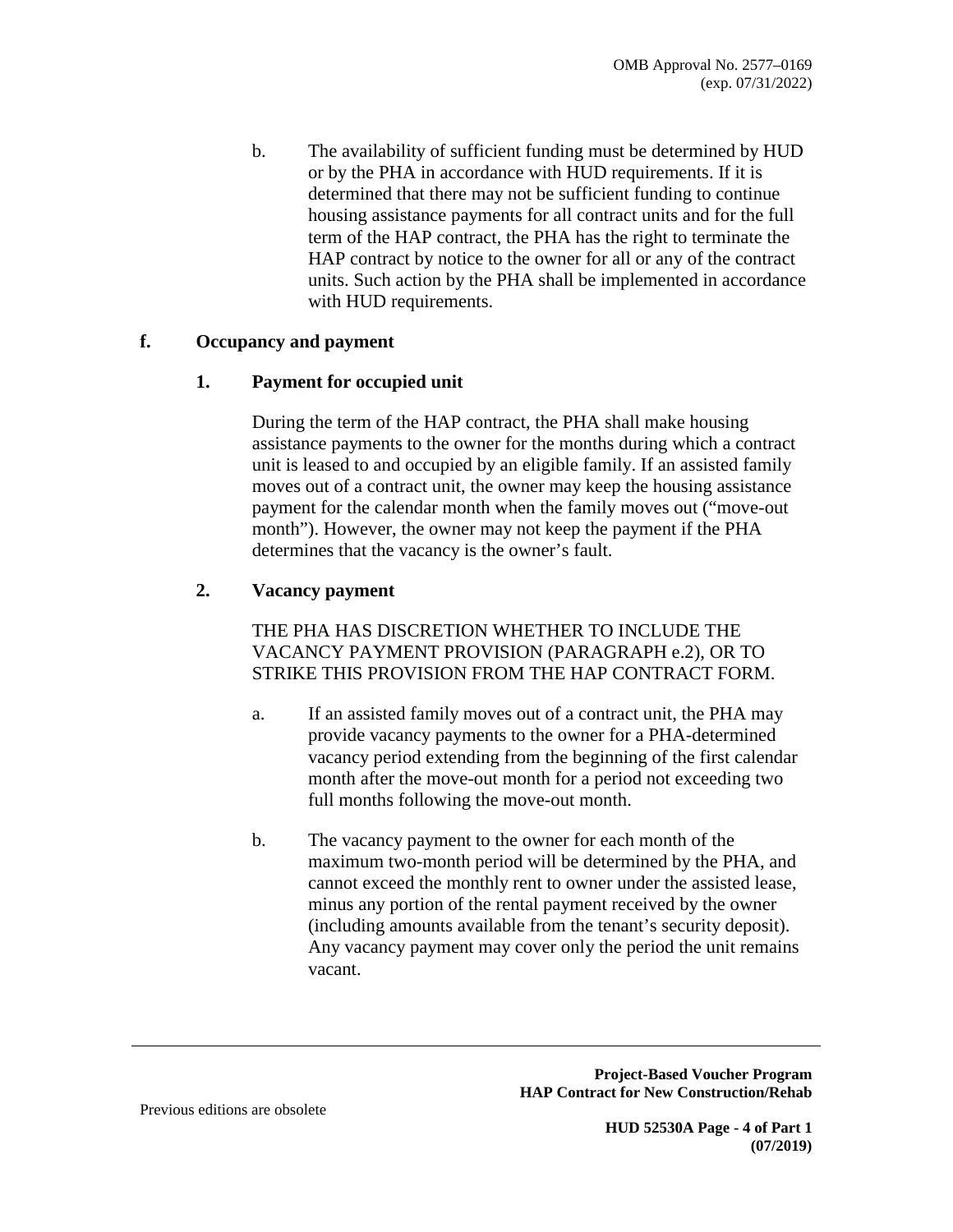- $\mathbf{c}$ . The PHA may make vacancy payments to the owner only if:
	- $1<sup>1</sup>$ The owner gives the PHA prompt, written notice certifying that the family has vacated the unit and the date when the family moved out (to the best of the owner's knowledge and belief);
	- 2. The owner certifies that the vacancy is not the fault of the owner and that the unit was vacant during the period for which payment is claimed;
	- 3. The owner certifies that it has taken every reasonable action to minimize the likelihood and length of vacancy; and
	- $\overline{4}$ The owner provides any additional information required and requested by the PHA to verify that the owner is entitled to the vacancy payment.
- $\mathbf{d}$ . The PHA must take every reasonable action to minimize the likelihood and length of vacancy.
- e. The owner may refer families to the PHA and recommend selection of such families from the PHA waiting list for occupancy of vacant units.
- $f_{\perp}$ The owner must submit a request for vacancy payments in the form and manner required by the PHA and must provide any information or substantiation required by the PHA to determine the amount of any vacancy payments.

#### **3.** PHA is not responsible for family damage or debt to owner

Except as provided in this paragraph e (Occupancy and Payment), the PHA will not make any other payment to the owner under the HAP contract. The PHA will not make any payment to the owner for any damages to the unit, or for any other amounts owed by a family under the family's lease.

#### **Income-mixing requirement** g.

Except as provided in paragraphs f.2 through f.5 below, the PHA will not 1.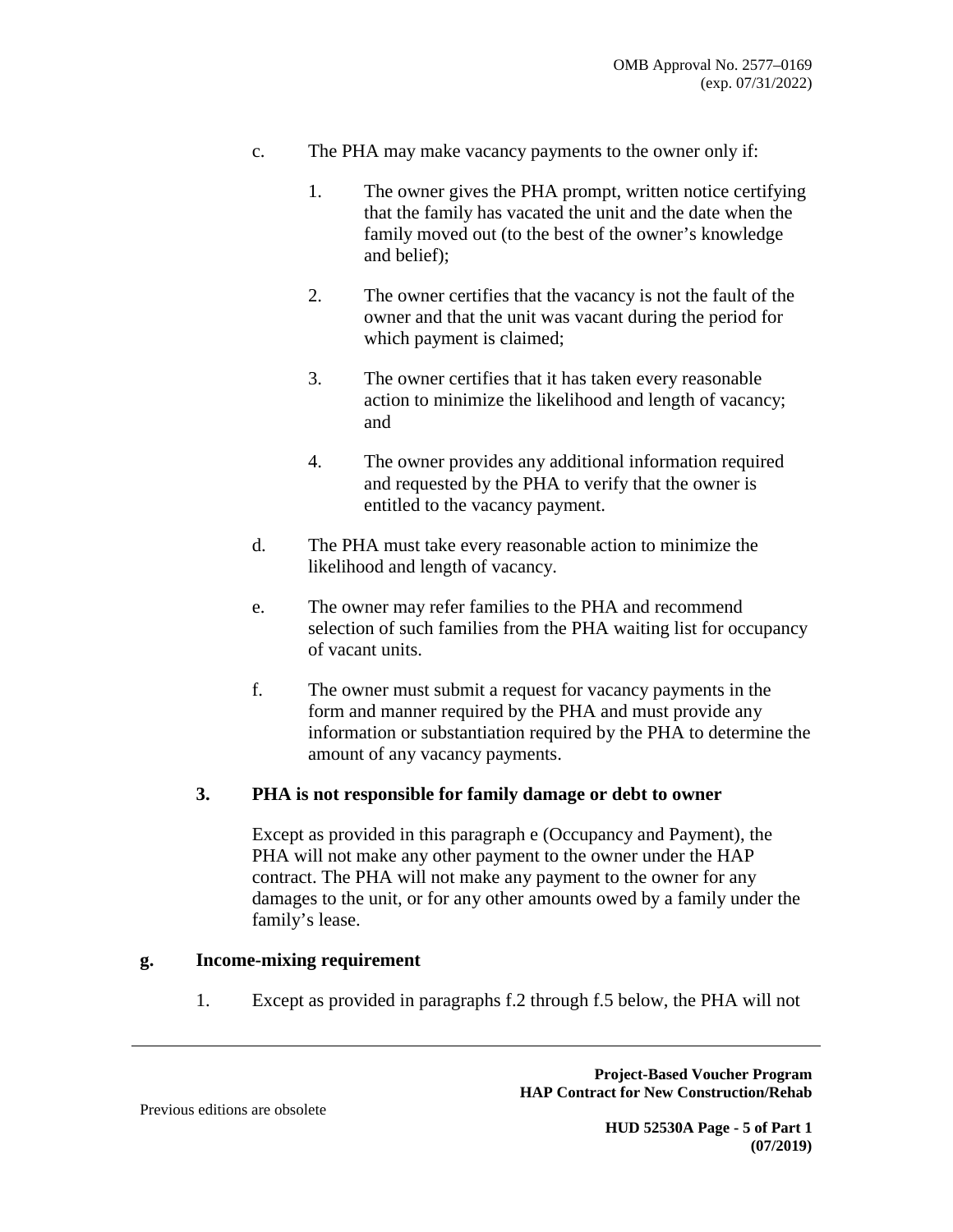make housing assistance payments under the HAP contract for more than the greater of 25 units or 25 percent of the total number of dwelling units (assisted or unassisted) in any project. The term "project" means a single building, multiple contiguous buildings, or multiple buildings on contiguous parcels of land assisted under this HAP contract.

- $2.$ The limitation in paragraph f.1 does not apply to single-family buildings.
- $\overline{3}$ . In referring eligible families to the owner for admission to the number of contract units in any project exceeding the 25 unit or 25 percent limitation under paragraph f.1, the PHA shall give preference to elderly families or to families eligible for supportive services, for the number of contract units designated for occupancy by such families. The owner shall rent the designated number of contract units to such families referred by the PHA from the PHA waiting list.
- $4.$ Up to the greater of 25 units or 40 percent of units (instead of the greater of 25 units or 25 percent of units) in a project may be project-based if the project is located in a census tract with a poverty rate of 20 percent or less.
- $5<sub>1</sub>$ Units that were previously subject to certain federal rent restrictions or receiving another type of long-term housing subsidy provided by HUD do not count toward the income-mixing requirement if, in the five years prior to issuance of the Request for Proposal or notice of owner selection (for projects selected based on a prior competition or without competition), the unit received one of the forms of HUD assistance or was under a federal rent restriction as described in f.6 and f.7, below.
- 6. The following specifies the number of contract units (if any) that received one of the following forms of HUD assistance (enter the number of contract units in front of the applicable form of assistance):
	- Public Housing or Operating Funds;
	- Project-Based Rental Assistance (including Mod Rehab and Mod Rehab Single-Room Occupancy);
	- Housing for the Elderly (Section 202 or the Housing Act of 1959);
	- Housing for Persons with Disabilities (Section 811 of the Cranston-Gonzalez Affordable Housing Act);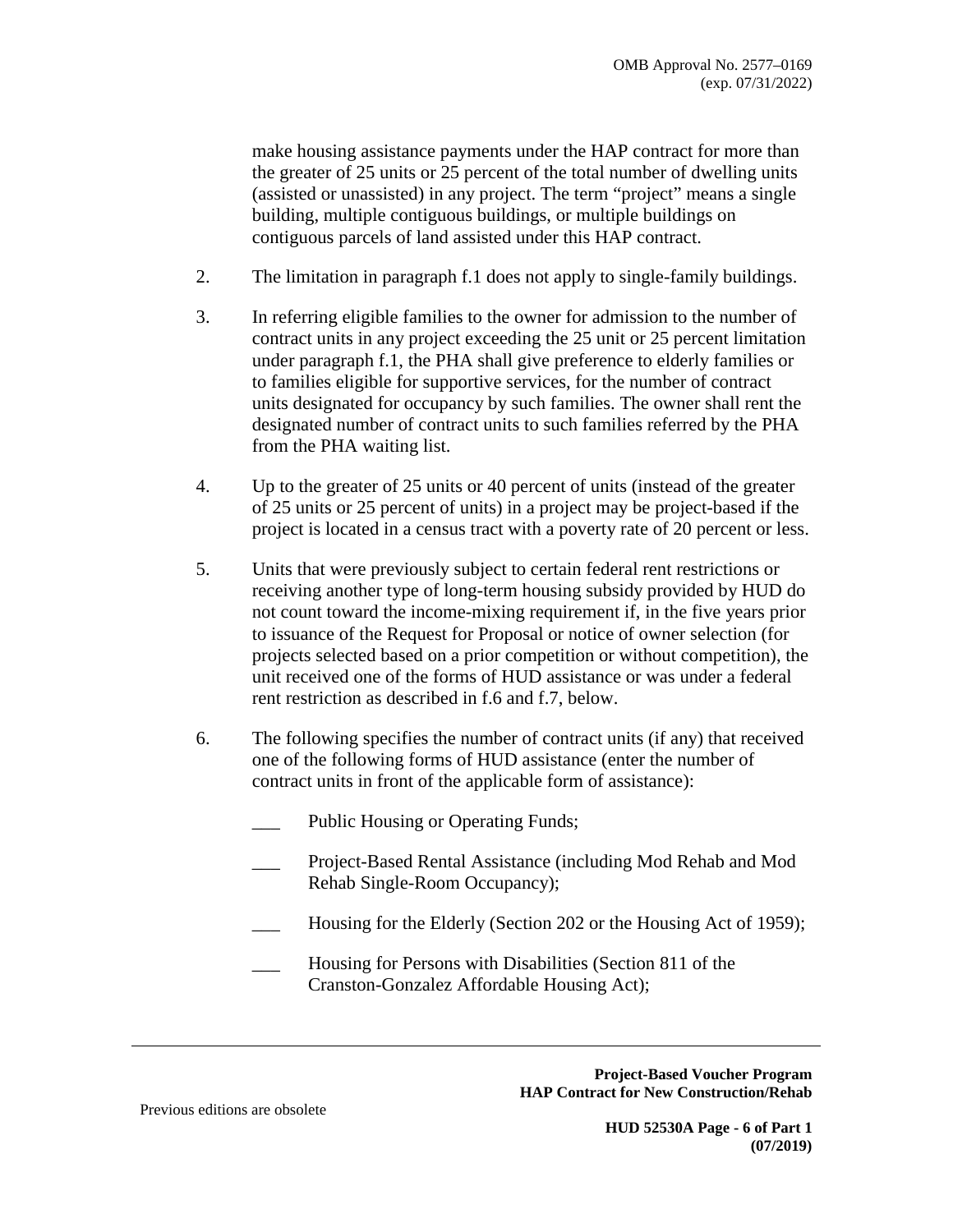- Rent Supplement Program;
- Rental Assistance Program;
- Flexible Subsidy Program.

The following total number of contract units received a form of HUD assistance listed above: 0  $\frac{1}{2}$  If all of the units in the project received such assistance, you may skip sections g.7 and g.8, below.

- 7. The following specifies the number of contract units (if any) that were under any of the following federal rent restrictions (enter the number of contract units in front of the applicable type of federal rent restriction):
	- Section 236;
	- Section  $221(d)(3)$  or (d)(4) BMIR (below-market interest rate);
	- Housing for the Elderly (Section 202 or the Housing Act of 1959);
	- Housing for Persons with Disabilities (Section 811 of the Cranston-Gonzalez Affordable Housing Act);
	- Flexible Subsidy Program.

The following total number of contract units were subject to a federal rent restriction listed above: 0 . If all of the units in the project were subject to a federal rent restriction, you may skip section g.8, below.

- 8. The following specifies the number of contract units (if any) designated for occupancy by elderly families or by families eligible for supportive services:
	- Place a check mark here \_\_\_\_ if any contract units are designated a for occupancy by elderly families; The following number of contract units shall be rented to elderly families:
	- Place a check mark here if any contract units are designated  $\mathbf b$ . for occupancy by families eligible for supportive services. The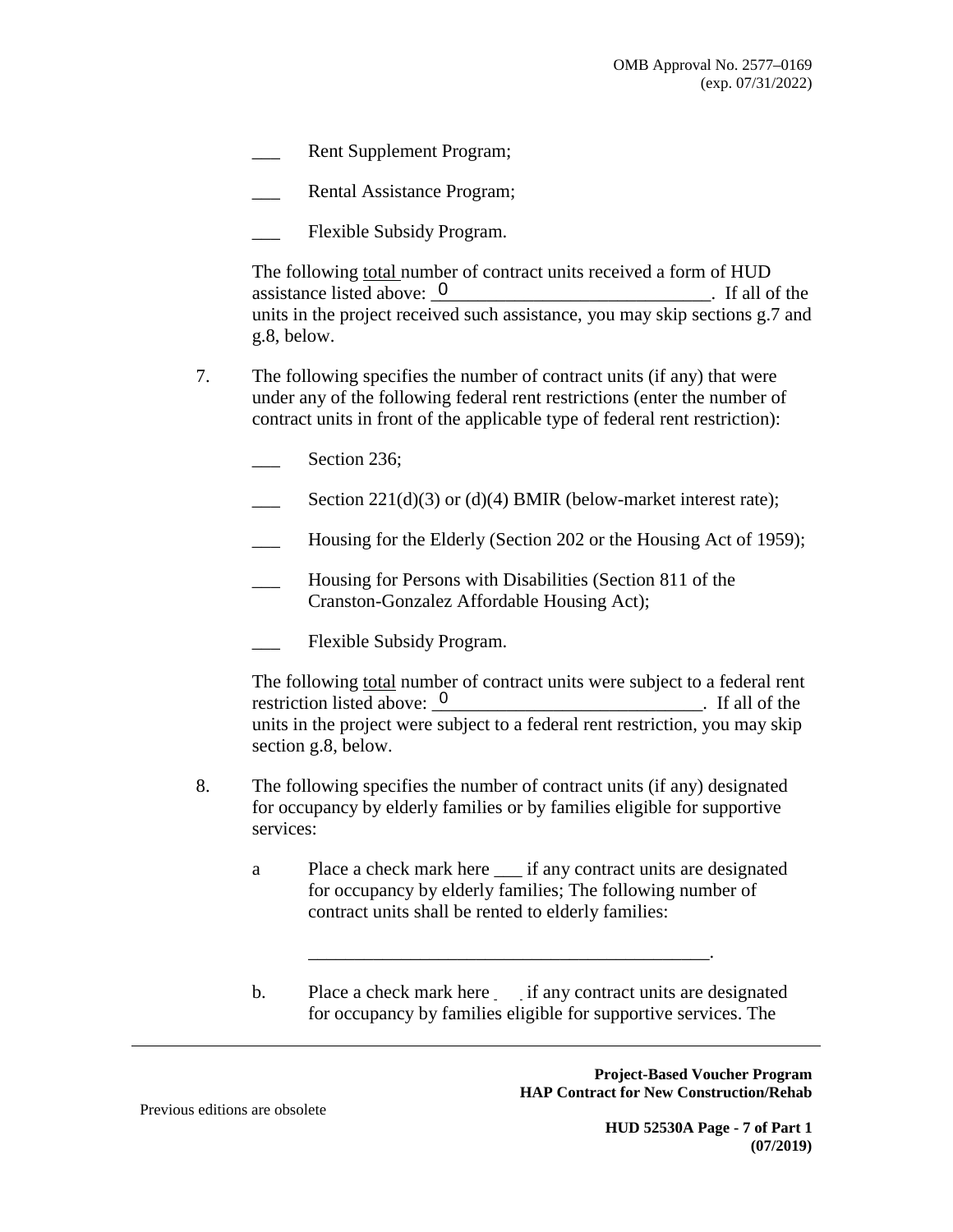$\overline{\phantom{a}}$ 

following number of contract units shall be rented to families eligible for supportive services:

The PHA and owner must comply with all HUD requirements regarding 9. income mixing.

> **Project-Based Voucher Program HAP Contract for New Construction/Rehab**

Previous editions are obsolete

**HUD 52530A Page - 8 of Part 1**  $(07/2019)$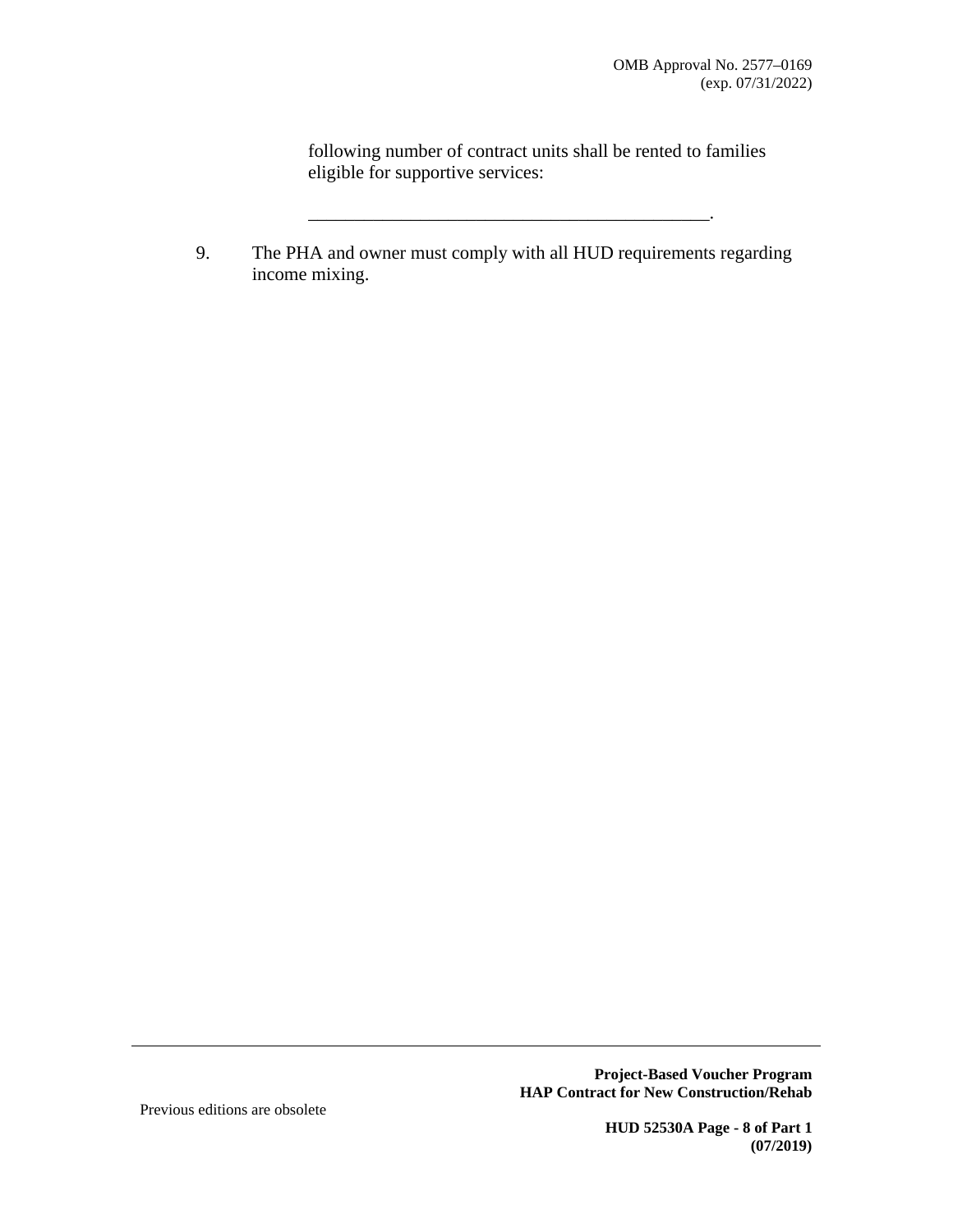# EXECUTION OF HAP CONTRACT FOR SINGLE-STAGE PROJECT

# PUBLIC HOUSING AGENCY (PHA)

### **Name of PHA (Print)**

By:

Signature of authorized representative

Name and official title (Print)

Date

### **OWNER**

**Name of Owner (Print)** 

By:

Signature of authorized representative

Name and official title (Print)

Date

**Project-Based Voucher Program HAP Contract for New Construction/Rehab** 

Previous editions are obsolete

**HUD 52530A Page - 9 of Part 1**  $(07/2019)$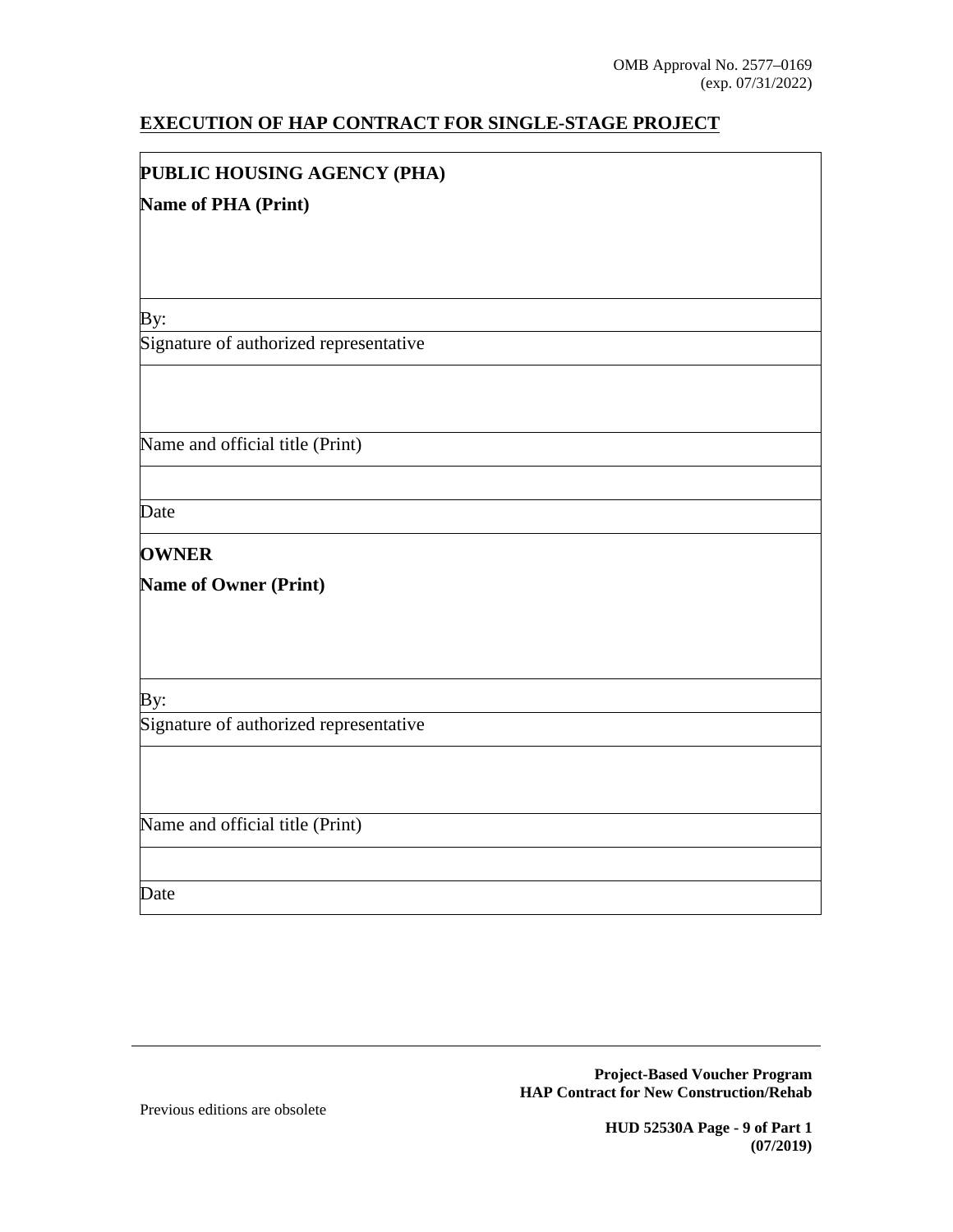## **EXECUTION OF HAP CONTRACT FOR CONTRACT UNITS COMPLETED** AND ACCEPTED IN STAGES

(For multi-stage projects, at acceptance of each stage, the PHA and the owner sign the HAP contract execution for the completed stage.)

**STAGE NO. 1:** The Contract is hereby executed for the contract units in this stage.

**STAGE EFFECTIVE DATE:** The effective date of the Contract for this stage is:

**Date** 

# PUBLIC HOUSING AGENCY (PHA)

**Name of PHA (Print)** 

By:

Signature of authorized representative

Name and official title (Print)

Date

### **OWNER**

**Name of Owner (Print)** 

By:

Signature of authorized representative

Name and official title (Print)

Date

**Project-Based Voucher Program HAP Contract for New Construction/Rehab** 

Previous editions are obsolete

**HUD 52530A Page - 10 of Part 1**  $(07/2019)$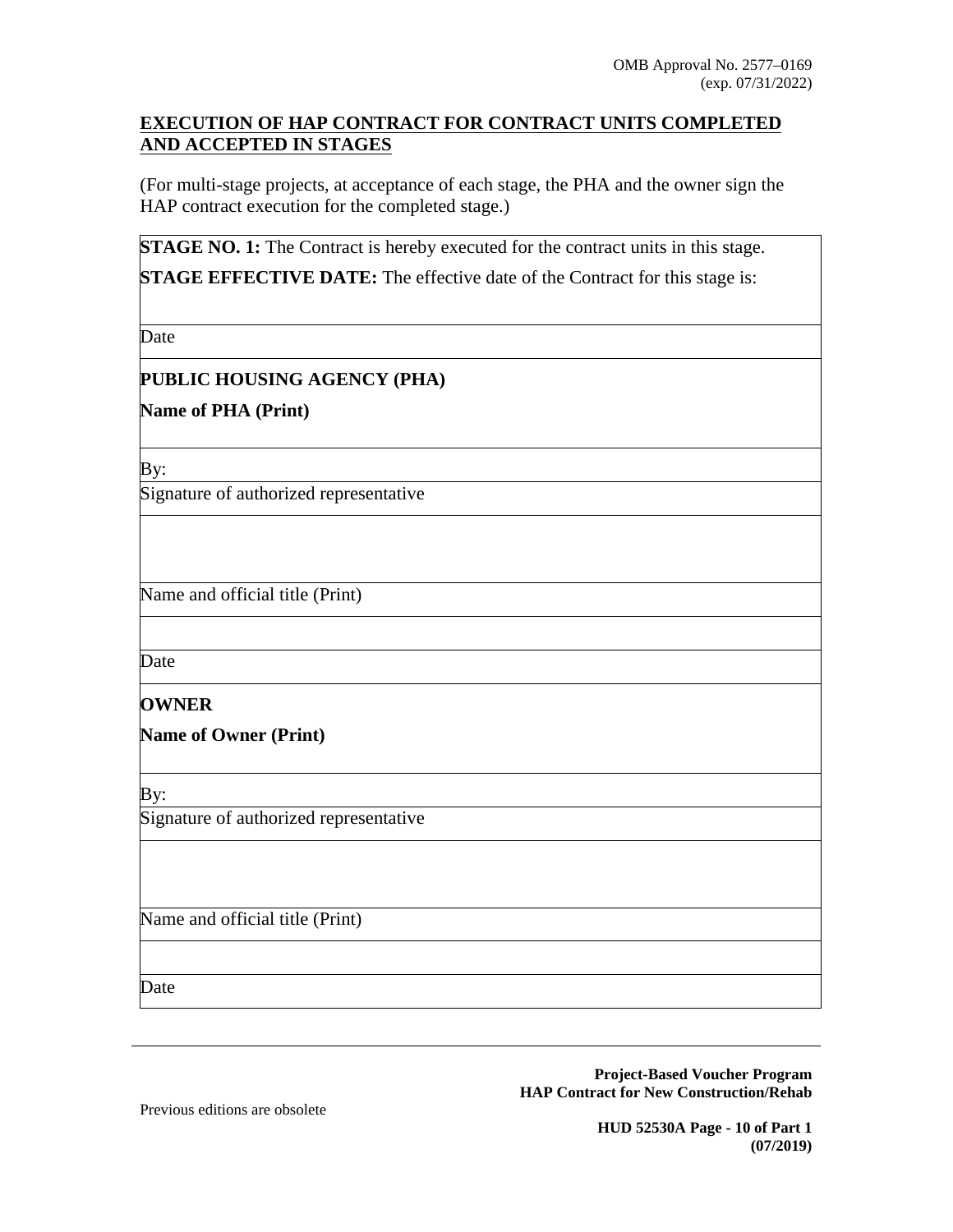STAGE NO. 2: The Contract is hereby executed for the contract units in this stage. **STAGE EFFECTIVE DATE:** The effective date of the Contract for this stage is:

Date

# PUBLIC HOUSING AGENCY (PHA)

### **Name of PHA (Print)**

By:

Signature of authorized representative

Name and official title (Print)

Date

# **OWNER**

**Name of Owner (Print)** 

By:

Signature of authorized representative

Name and official title (Print)

Date

**Project-Based Voucher Program HAP Contract for New Construction/Rehab** 

Previous editions are obsolete

**HUD 52530A Page - 11 of Part 1**  $(07/2019)$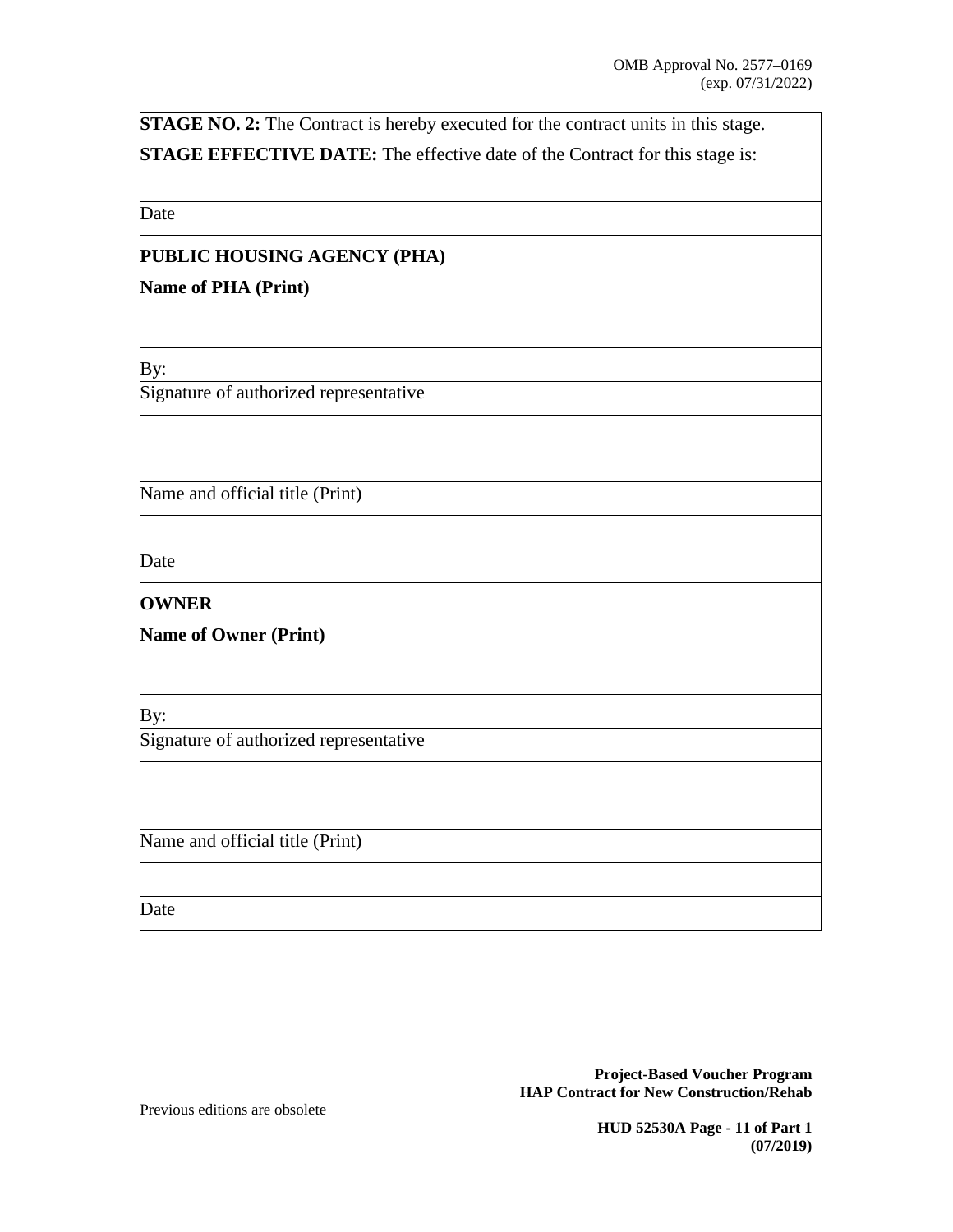STAGE NO. 3: The Contract is hereby executed for the contract units in this stage. **STAGE EFFECTIVE DATE:** The effective date of the Contract for this stage is:

Date

# PUBLIC HOUSING AGENCY (PHA)

### **Name of PHA (Print)**

By:

Signature of authorized representative

Name and official title (Print)

Date

# **OWNER**

**Name of Owner (Print)** 

 $\overline{By:}$ 

Signature of authorized representative

Name and official title (Print)

Date

Previous editions are obsolete

**HUD 52530A Page - 12 of Part 1**  $(07/2019)$